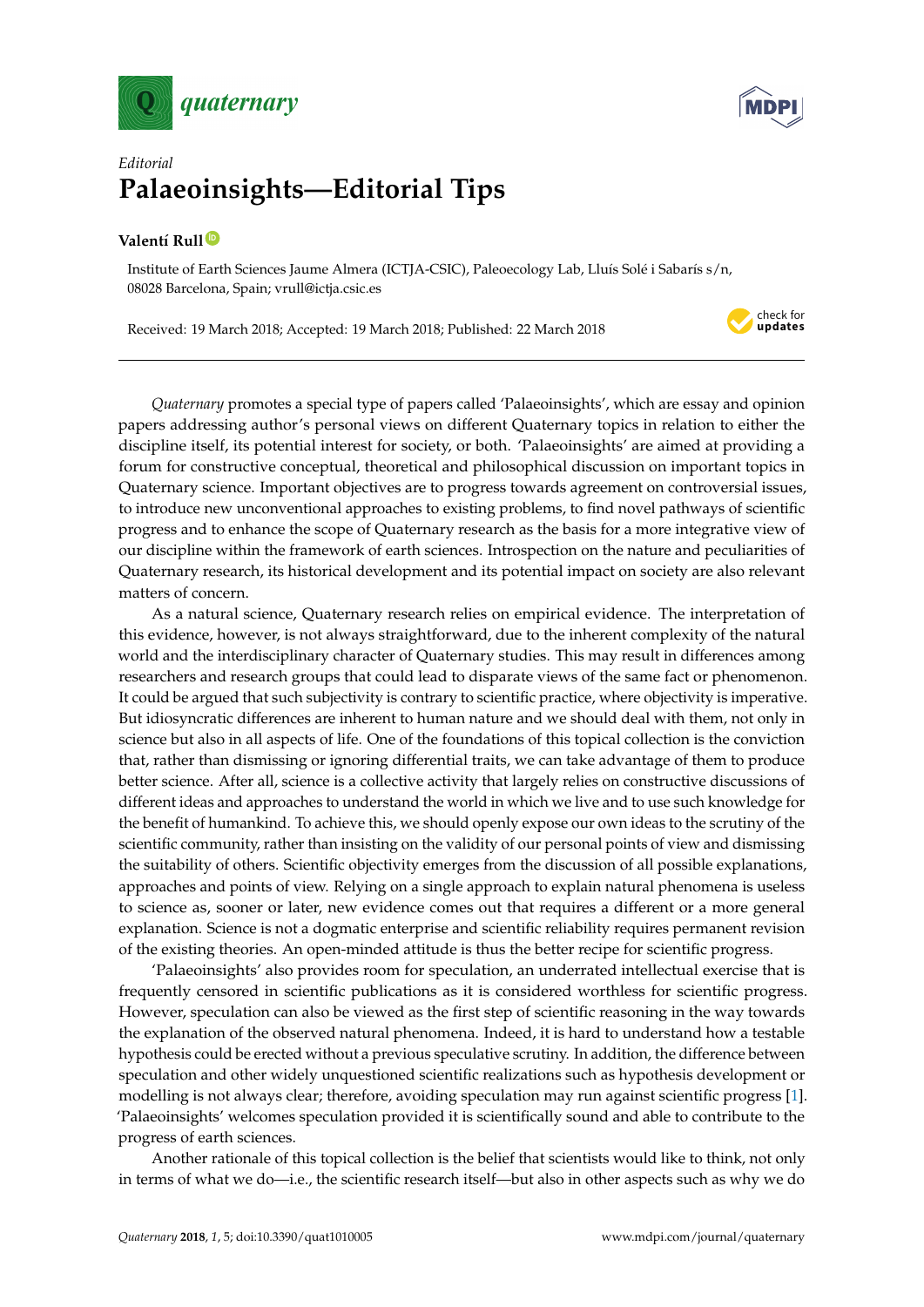it or why we do it in the way we do. This represents an upgrading of our research activity to consider ourselves as science practitioners, at a personal, collective and institutional level. Eventually, we might also want to ask about the special features of our particular discipline in relation to other natural and earth sciences and within the general context of knowledge generation. By doing this, we will be able to put our discipline and its achievements in a wider intellectual context that will hopefully improve our capacity for professional self-consciousness and self-criticism and, therefore, our own personal and professional integrity. Quaternary science has a place in the general context of cultural evolution, not only because of its scientific achievements but also because of the specific underlying principles that make our discipline unique and the philosophical consequences that are eventually derived from the analysis of these particularities.

Social responsibility is also a relevant topic that can be addressed from two different angles, one practical and another more altruistic. From a practical point of view, Quaternary science provides past analogues that may be useful to deal with present and future events and processes. With this knowledge, we can, for instance, improve risk assessment in the face of natural hazards, develop long-term predictions of global warming and sea-level rise or evaluate the sensitivity of organisms and ecosystems to environmental shifts, which is useful for conservation planning. It is thus evident that Quaternary study has profound social implications involving our own future and that of our planet. Therefore, Quaternary scientists should be able to participate in decisions about these topics, not only as part of advisory entities (as for example the IPCC) but in strictly scientific organizations with the same executive power as political and economic ones, provided they exist in the near future (let us hope so!). Last but not least, Quaternary science, and science in general, makes sense by itself as it contributes to the advancement of knowledge, which is the most valuable heritage of humankind [\[2\]](#page-2-1). This is the basis of academic education -an activity that is often overlooked when speaking about the applications of science- and also the cultural improvement of society, in general [\[3\]](#page-2-2). Beyond education itself, knowledge makes us more civilized and increases our personal free will, an essential quality to acquire freedom and manage it appropriately, thus becoming less prone to manipulation.

The tone of 'Palaeoinsights' should always be positive and aimed at improving Quaternary research, its scientific soundness and its social utility. Scientific quality is essential. Argumentation should be authoritative, constructive and free from emotional burden. Antecedents of the topics discussed should be fairly introduced and all original ideas and views of other authors should be properly credited. 'Palaeoinsights' are neither balanced reviews on a particular subject nor commentaries on specific published papers but personal approaches to topics of interest for the Quaternary audience. Reviews and commentaries should be submitted as regular *Quaternary* papers. 'Palaeoinsights' should not include original and unpublished data, but already published data can be freely used and re-evaluated, if necessary. A list of suggested topics is provided below but contacting the editor for additional proposals is encouraged:

- Opinions on controversial topics
- Novel perspectives and unconventional approaches to persistent problems
- Current challenges of Quaternary research
- Philosophical issues involving the Quaternary
- Peculiarities of Quaternary science
- History of Quaternary research
- The future of Quaternary science
- Research careers in Quaternary science
- Teaching the Quaternary
- Quaternary science and society
- Popularization of Quaternary science
- Quaternary science and future environmental change
- Contribution of Quaternary research to policies and regulations